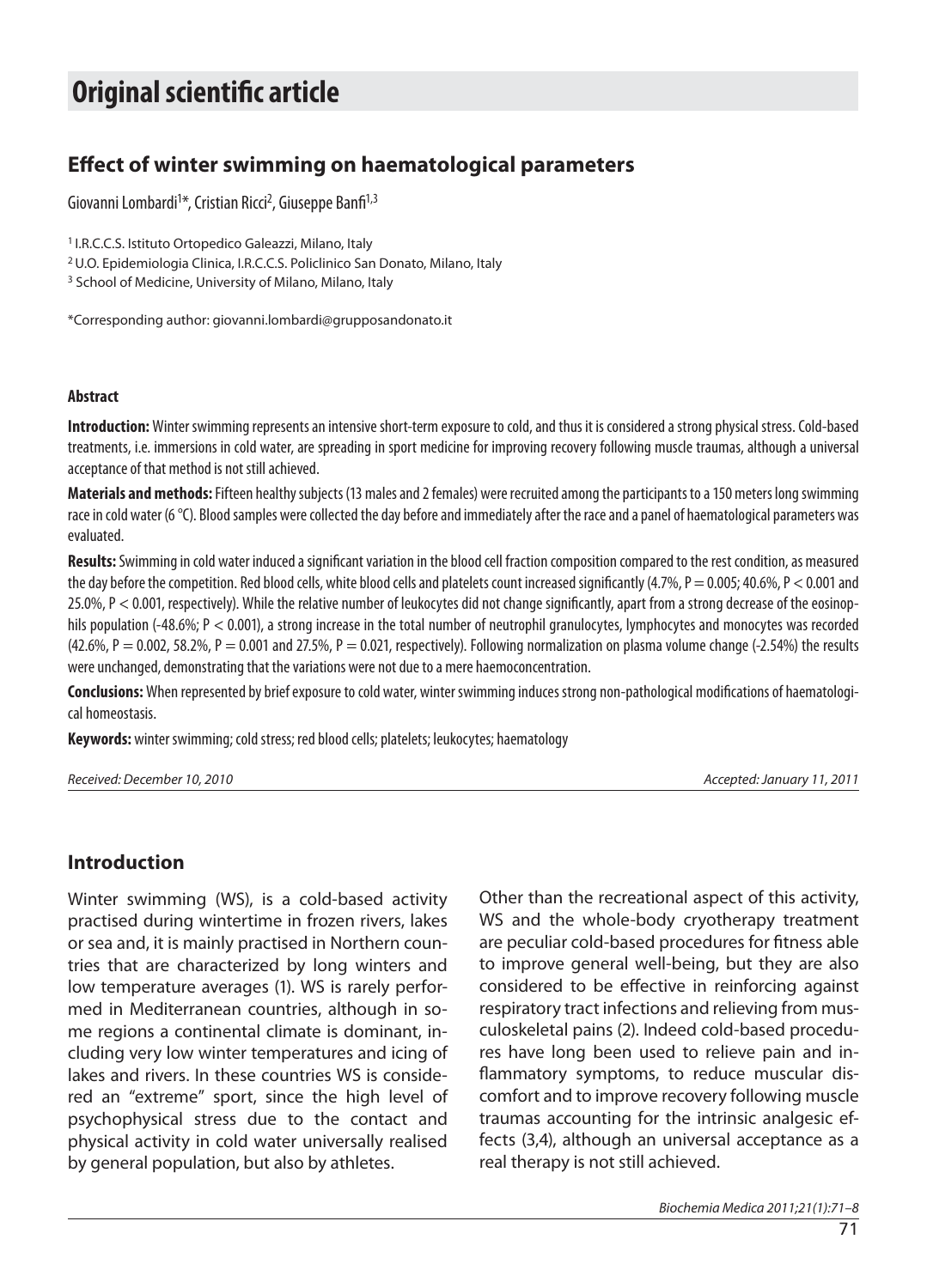Between the natural factors, water is the most effective thermal exchanger because of the relatively high coefficient of thermal conductivity. However, the conditioning efficiency depends on physical characteristics, intensity and duration of the exposure (5).

We have previously demonstrated that whole-body cryotherapy did not enhance haematological values, as judged from hae moglobin concentrations and the number of erythrocytes, reticulocytes, leukocytes, and platelets (6); the treatment was beneficial for muscle recovery following regular training and, at the same time, it induced a decrease in pro-inflammatory cytokines/chemokines and an increase in anti-inflammatory cytokines (7). Moreover, cryotherapy was reported not to have adverse effect on lung function (8), and did not decrease the antioxidant capacity (1). These results clearly showed the usefulness of the cold-based treatment in improving the sense of general wellbeing without any discomfort or disturbance.

As regard the WS, an increase of resting concentrations of leukocytes, monocytes and plasma IL-6 in regular winter swimmers, compared with inexperienced, subjects has been described, following the application of consecutive thermal stresses (sauna and WS) (9). Moreover, after exposure to the consecutive thermal stresses, the capacity of isolated blood mononuclear cells to produce IL-1beta and IL-6 was significantly suppressed in inexperienced subjects, but tended to increase in regular winter swimmers indicating that habitual WS slightly stimulates the immune system, leading to speculation that they are more prepared to react to an infection (9).

Long-term WS does not stimulate the pituitary-adrenal axis, although an habituation to the stressful episodes induces a decrease of ACTH (10). The pain alleviation, which is a common effect of cold exposure, could be linked to the increase of norepinephrine, which is not accompanied by an increase of epinephrine (10).

To our knowledge only few works have investigated the effects of cold-based activities/treatments on hae matological parameters (5,6,11-14) and among them none have investigated the acute effects

72

of a single session of WS, in non-habitual winter swimmers, on the hae matological asset.

In this study we have evaluated hae matological effects of a single session of WS performed by volunteer swimmers into a channel at  $6^{\circ}$ C in January, in Milan, Italy, in order to verify the possible dangerous and beneficial modifications induced by body adaptation to physical exercise in a cold environment in non professional athletes.

Since the WS is becoming a popular recreational activity in temperate countries, other than in northern countries, with this study we aimed to define the physiological responses, and thus eventual detrimental responses, of the "blood system" to this strong cold stress, in people approaching WS for the first time.

## **Materials and methods**

#### Subjects

Fifteen subjects were voluntarily recruited among the participants to "Cimento 2009", a traditional non-competitive 150 meters long swimming performance, taking place from 1916, into the Naviglio channel in Milan. On January the  $27<sup>th</sup>$ , at 11:00 a.m., during the performance, the water temperature was 6 °C, while the air temperature was 5 °C.

An informed consent was obtained from each swimmer according to international standards and following the ethical standards reported in the paper of Harriss and Atkinson (15).

The recruited cohort was composed of 13 males and 2 females (age range: 21–58, median age 41 years). The health status of the participants was checked by sport physicians the day before the performance. All the participants were asked to sub mit to a medical interview to exclude the chronic assumption of prescribed medications and the presence of past or present relevant cardiovascular, infectious and respiratory diseases, and thus to asses the overall healthy status. All of them were non-professional rowers, performing no more than 2 hours of physical training, three times per week, and none of them have never been exposed to a such cold stress.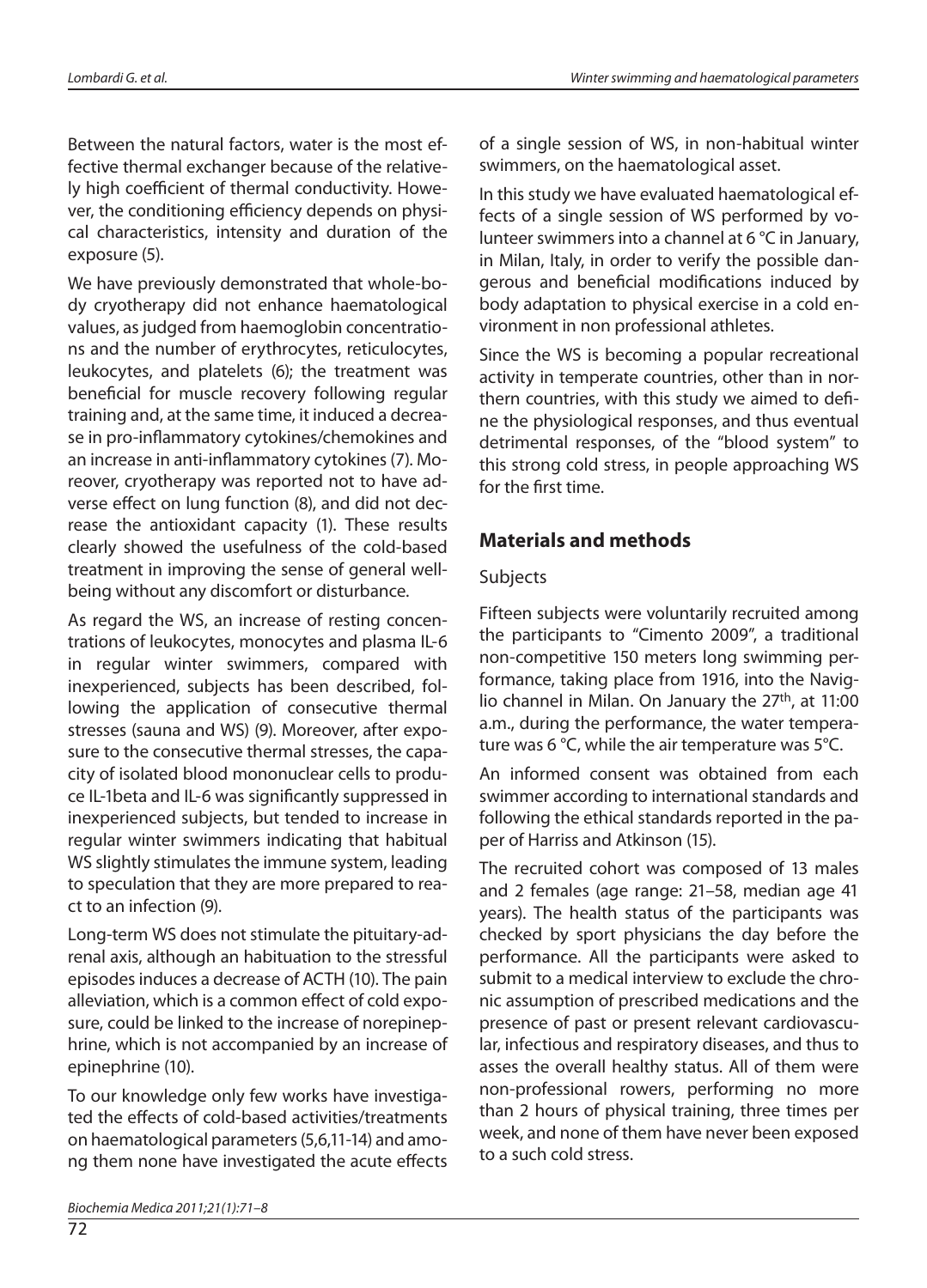All the participants wore identical a bathing suit and a bathing cap and the exposure lasted 10 minutes. The intensity level of physical activity was submaximal.

## **Methods**

The blood drawings were performed the day before and immediately after the performance (within 10 minutes), at the same time (11:00 a.m.), during both sessions of collection. Six mL of blood, per time, were drawn in two  $\text{K}_2$ EDTA BD Vacutainers $\degree$ , by antecubital venipuncture, from subjects under resting conditions and in a seated position. Blood collections were performed strictly following the preanalytical warnings (16): briefly, following the collection, samples were stored in a 4  $\degree$ C cooled box, for transport, and haematological analysis were performed within an hour, on Sysmex XT 2100 (Sysmex, Tokyo, Japan). A single measurement was performed for each parameter at each timepoint. The haematological parameters measured were: hae moglobin (Hb; g/L), hae matocrit (Ht; %), red blood cells count (RBC;  $10^{12}/L$ ), platelet count (PLT; 10<sup>9</sup>/L), white blood cells count (WBC; 10<sup>9</sup>/L), automated differential blood count including relative  $%$ ) and absolute number (10<sup>9</sup>/L) of leukocyte subpopulations, mean corpuscular hae moglobin (MCH, pg), mean corpuscular volume (MCV, fL) and mean corpuscular hae moglobin concentration (MCHC, g/L).

## Statistical analysis

All values in the descriptive analysis are expressed as the median and interquartile range and reported in table 1.

The variations between the pre-WS and post-WS measurements were calculated, for each parameter and for each subject, as follows:

$$
\Delta\% = 100 \times (X_2 - X_1)/X_1
$$

where:

- $X_2$ : value after the intervention
- $-$  X<sub>1</sub>: value before the intervention.

The mean  $\Delta\%$  was calculated as the mean between the subjects for each parameter.

The percentage of plasma volume change (ΔPV%), eventually due to the intervention, was calculated from the changes in values of haematocrit (Ht) and haemoglobin (Hb) according to the Dill and Costill's formula (17) in Harrison modification (18):

> ΔPV%= 100 x (Hb1 / Hb2) x {(100 - (Ht2 x 0.874)) / (100 - (Ht1 x 0.874))} - 1

where:

- Hb1: hae moglobin concentration before the intervention
- Hb2: hae moglobin concentration after the intervention
- Ht1: hae mato crit before the intervention
- $-$  Ht2: haematocrit after the intervention.

All of the parameters were described by location (mean) and dispersion (standard deviation-interquar tile range of the variation) indexes reported on Table 1. The modification attributable to the co-Id water exposure was evaluated by a Wilcoxon signed rank test (19) applied to the parameter difference, since the not normally distributed values within the population. A P-value lower than 0.05 was considered significant. Statistical analysis was performed using SAS software package vers. 9.1.3.

## **Results**

As evident from the presented data, the cold-stress combined with the swimming activity induced a clear physiological response on haemopoiesis.

First of all we found a significant increase in both means Hb and Ht, 4.4% and 4.9% respectively. The total number of WBC significantly and strongly increased from  $(6.25 (5.23-6.50)) \times 10^9/\text{L}$  to  $(8.30)$ (6.50-10.20)) x 10<sup>9</sup>/L ( $\Delta\% = 40.6\%$ ), P = 0.001, along with a slight but significant increase of the RBC count: (4.935 (4.830-5.045)) x 10<sup>12</sup>/L; vs. (5.060 (4.910-5.200)) x 10<sup>9</sup>/L;  $\Delta\% = 4.7\%$ , P = 0.005. Remarkably, we have found a strong and, somewhat unexpected, increase of the PLT count from (223.5)  $(190.3-265.5)$ ) x 10<sup>9</sup>/L, at rest, to  $(285.0 (244.0-311.0))$  $x$  10<sup>9</sup>/L, immediately following the competition, with a mean percentage variation of 25.0% (P = 0.001) (Table 1).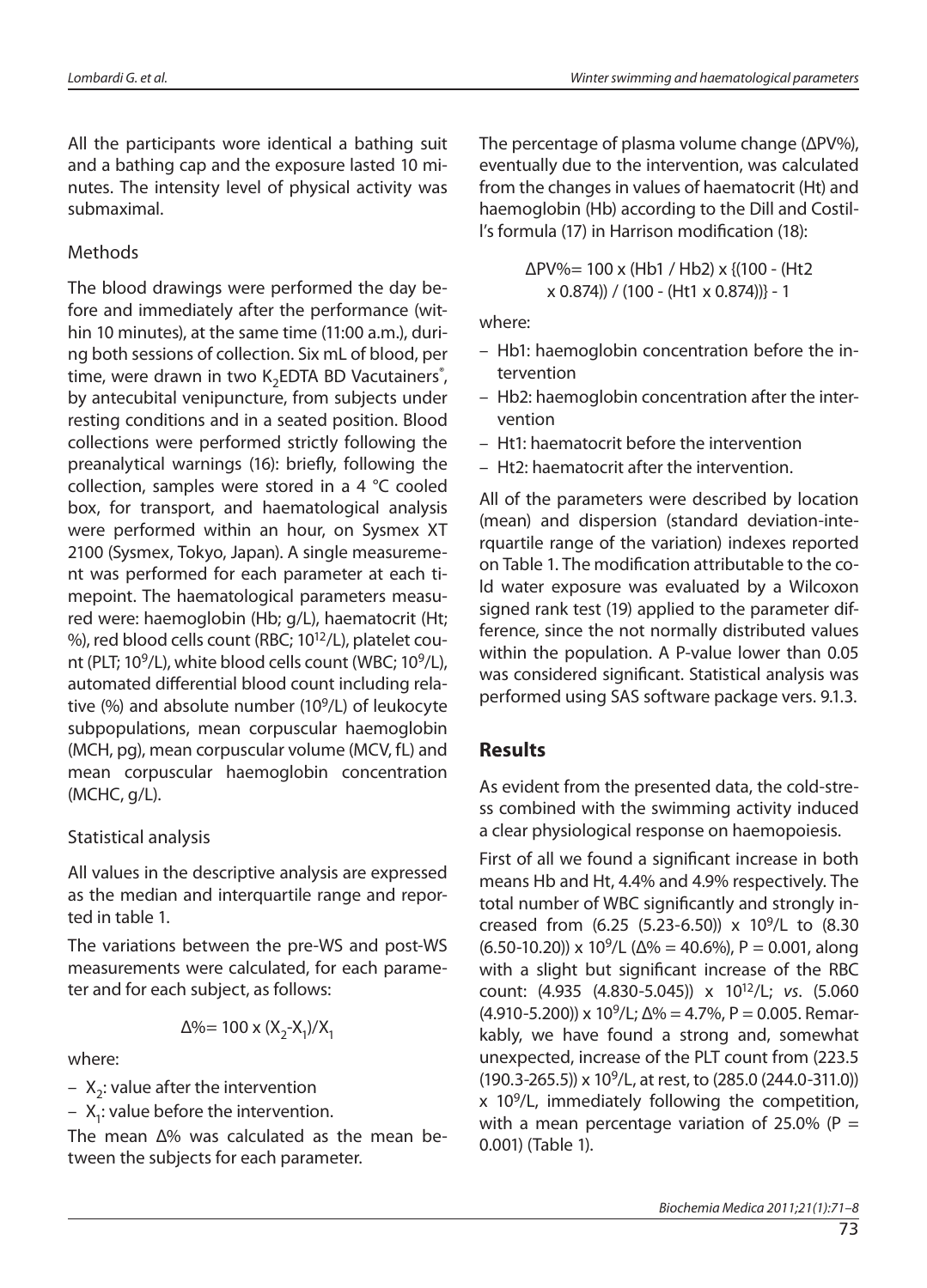| Haematological<br><b>Parameters</b> | Pre-WS<br>(1st Quartile-3rd Quartile) | Post-WS<br>(1st Quartile-3rd Quartile) | P-value  | Mean ∆% |
|-------------------------------------|---------------------------------------|----------------------------------------|----------|---------|
| Hb(g/L)                             | 149.0<br>$(143.5 - 151.8)$            | 151.0<br>$(146.0 - 155.0)$             | $0.004*$ | 4.4     |
| Ht (%)                              | 44.20<br>$(43.25 - 45.60)$            | 45.70<br>$(44.00 - 46.30)$             | $0.002*$ | 4.9     |
| RBC (10 <sup>12</sup> /L)           | 4.935<br>$(4.830 - 5.045)$            | 5.060<br>$(4.910 - 5.200)$             | $0.005*$ | 4.7     |
| PLT (10 <sup>9</sup> /L)            | 223.5<br>$(190.3 - 265.5)$            | 285.0<br>$(244.0 - 311.0)$             | $0.001*$ | 25.0    |
| WBC (10 <sup>9</sup> /L)            | 6.25<br>$(5.23 - 6.50)$               | 8.30<br>$(6.50 - 10.20)$               | $0.001*$ | 40.6    |
| MCV(fl)                             | 9.80<br>$(88.20 - 92.28)$             | 91.40<br>$(87.70 - 92.70)$             | 0.237    | 0.3     |
| MHC (pg)                            | 30.40<br>$(29.93 - 30.65)$            | 30.50<br>$(29.60 - 30.80)$             | 0.717    | $-0.3$  |
| MCHC (g/L)                          | 33.20<br>$(32.93 - 33.53)$            | 33.00<br>$(32.60 - 33.90)$             | 0.171    | $-0.5$  |
| Leukocytes                          |                                       |                                        |          |         |
| Neutrophils (%)                     | 58.5<br>$(54.0 - 64.5)$               | 59.0<br>$(51.0 - 61.0)$                | 0.997    | 1.0     |
| Lymphocytes (%)                     | 31.75<br>$(26.08 - 34.63)$            | 32.30<br>$(29.30 - 35.30)$             | 0.358    | 15.5    |
| Monocytes (%)                       | 8.30<br>$(6.93 - 10.58)$              | 7.40<br>$(6.40 - 8.80)$                | 0.235    | $-8.2$  |
| Eosinophils (%)                     | 2.35<br>$(1.35 - 3.85)$               | 1.20<br>$(0.30 - 2.50)$                | $0.001*$ | $-48.6$ |
| Basophils (%)                       | 0.40<br>$(0.30 - 0.58)$               | 0.30<br>$(0.20 - 0.50)$                | 0.615    | 3.6     |
| Neutrophils (10 <sup>9</sup> /L)    | 3.555<br>$(2.943 - 3.995)$            | 4.890<br>$(3.610 - 6.140)$             | $0.002*$ | 42.6    |
| Lymphocytes (10 <sup>9</sup> /L)    | 1.750<br>$(1.435 - 2.208)$            | 2.350<br>$(2.110 - 3.140)$             | $0.001*$ | 58.2    |
| Monocytes (10 <sup>9</sup> /L)      | 0.530<br>$(0.390 - 0.625)$            | 0.590<br>$(0.510 - 0.760)$             | $0.021*$ | 27.5    |
| Eosinophils (10 <sup>9</sup> /L)    | 0.140<br>$(0.083 - 0.265)$            | 0.110<br>$(0.020 - 0.170)$             | 0.082    | $-29.8$ |
| Basophils (10 <sup>9</sup> /L)      | 0.020<br>$(0.020 - 0.038)$            | 0.030<br>$(0.020 - 0.040)$             | 0.098    | 35.1    |

**TABLE 1.** Winter swimming effects on haematological parameters.

Hb – Haemoglobin, Ht – Haematocrit, RBC – Red Blood Cells, PLT – Platelets, WBC – White Blood Cells, MCV – Mean Corpuscular Volume, MHC – Mean Haemoglobin Content, MCHC, Mean Corpuscular Haemoglobin Concentration. Values are expressed as median, upper quartile and lower quartile (pre- and post-winter swimming). Asterisks indicates significant difference between pre- and post-winter swimming.

While the relative number of leukocytes was not substantially affected by the WS activity, except for a steep decrease in the percentage of eosinop-

hils ( $\Delta\%$  = -48.6%), P = 0.001, when considering the absolute number of leukocyte subpopulations, we found strong increases in the absolute number of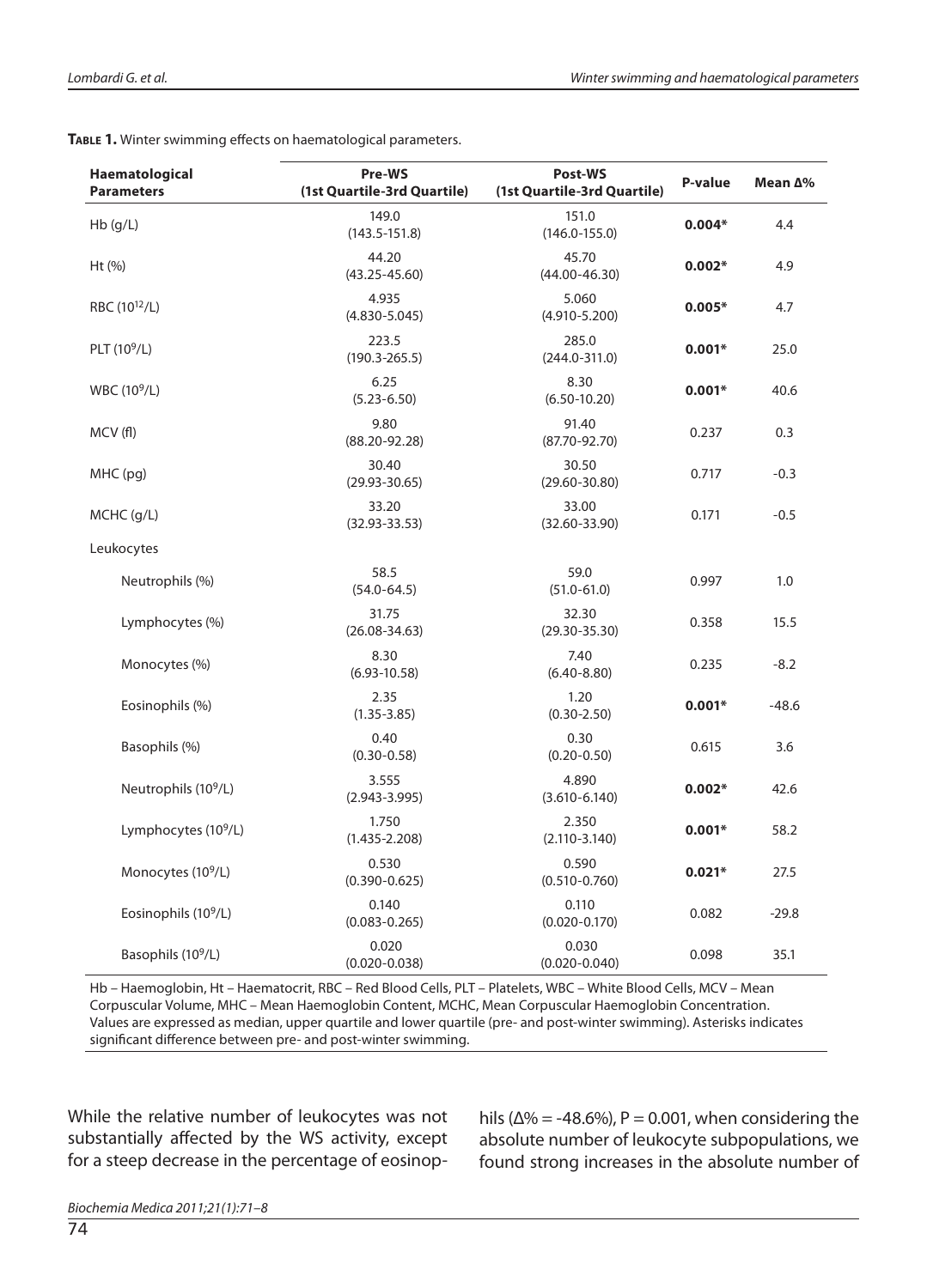neutrophils granulocytes ( $\Delta\% = 42.6\%$ , P = 0.002), lymphocytes ( $\Delta\% = 58.2\%$ , P = 0.001) and monocytes ( $\Delta\% = 27.5\%$ , P = 0.021) (Table 1).

The swimming activity in cold water induced a decrease in plasma volume of 2.54%, calculated on the basis of Hb and Ht variations (17,18). Following normalization of all the parameters, on plasma volume change, the results were unchanged, demonstrating that the recorded variations were not due to a mere hae moconcentration.

No variations were found in the haematological indexes MCH, MCV and MCHC.

Table 1 illustrates median pre and post WS values and interquar tile range, with the associated probability levels (P-values) and their mean percentage variations (Δ%).

# **Dis cus sion**

The question we aimed to answer was whether short-term submaximal physical exercise in cold water represents a stress factor affecting the haematological parameters in healthy non-habitual winter swimmers. Indeed, while a number of studies evaluated the effects of thermal stress (whole-body cryotherapy and WS) on sympathetic activity and inflammatory status  $(6,7,9,10,20-24)$ , to our knowledge this is one of the few works on WS focusing on the effects of a short-term physical exercise in cold water on the blood cell composition.

In this work we found that mild intensity swimming in cold water (6 °C) induced significant variation in the blood cell fraction composition in respect to the rest condition, as measured the day before the competition. RBC, WBC and PLT all increased significantly  $(4.7\%$ , 40.6% and 25.0% respectively). The consistent increase in the total number of WBC indicate a cold stress-induced generalized reactive leukocytosis since the relative number of leukocytes did not change significantly, apart from a strong decrease in the eosinophil population (-48.6%). Indeed we found a strong increase in the number of neutrophil granulocytes, lymphocytes and monocytes (42.6%, 58.2% and 27.5% respectively), while the variation in the number of cells within both the eosinophil (decrease) and the basophil (increase) population did not reach the significance.

Following the cold-bath we found increased the Hb concentration and Ht parallely (4.4% and 4.9% respectively). Although this WS-induced haemoconcentration, the variation of the hae matological parameters here considered remained significant in respect to the rest condition. The plasma volume changes could be imputed to the shift of plasma water from the intra- to the extravas cular compartments, due to the sympathetic system activation and the consequent reactive vasoconstriction (25). Indeed, cold stress is reported to increase the sympathetic activity (24): plasma levels of ACTH, β-endorphine and cortisol following single or multiple sessions of cryotherapy, were not changed, as well as plasma epinephrine, thus demonstrating that the pituitary-adrenal axis was not activated (10,26). Blood levels of norepinephrine, instead, have been shown to increase (5,20-24), explaining the superficial vasoconstriction and partially explaining the reported pain alleviating effects, at the spinal cord level (27).

Our data are in concordance with that obtained by Vogelaere et al. (14), in the only comparable work in literature, reporting that cold exposure (0  $\degree$ C), at rest or during maximal and submaximal physical activity, increased the number of RBC, WBC and PLT, the Hb concentration and the Ht along with a significant haemoconcentration without affecting MCV, MHC and MCHC.

Animal studies demonstrated that cold exposure induces changes in both cellular and humoral aspects of immune function, including a reduction in natural killer (NK) cell count and cytolytic activity, a decrease in lymphocyte proliferation and, after several days, an enhanced production of proinflammatory cytokines (12). These data appear to be not comparable to the present results and that reported in the work of Vogelaere et al. (14); this discrepancy could be imputed to the prolonged period of cold exposure (2 hours-long exposure in  $(12)$  vs. 10 minutes in the present study) and the strong psychological stress due to the procedure.

The combined cold water (18 °C) and cold air (5 °C) exposures, following or not a warm air treatment,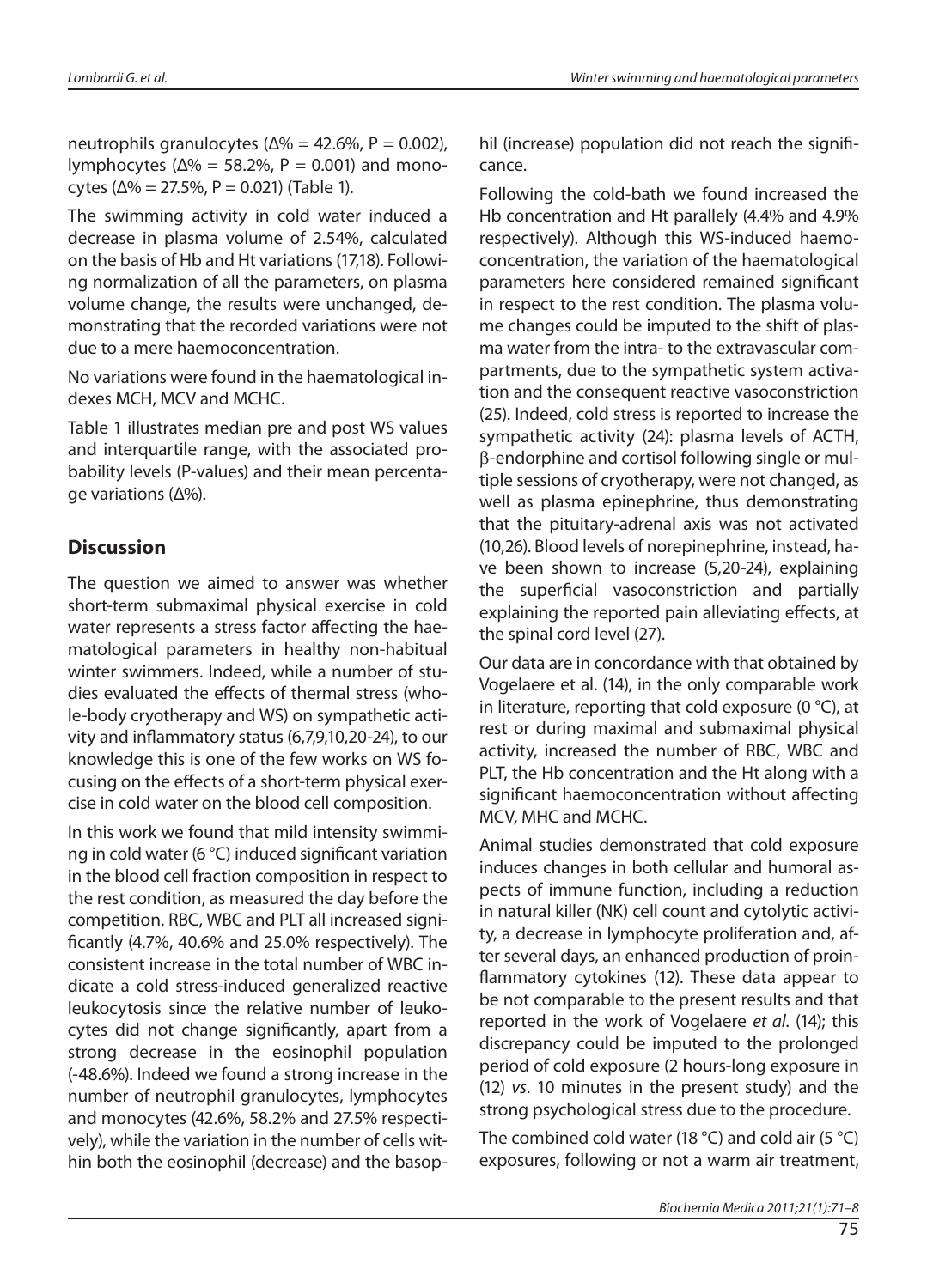in the experimental work carried out by Brenner et al, demonstrated a reactive leukocytosis, mainly due to increase of lymphocyte, granulocyte and monocyte counts (12). The overall data, thus clearly indicated that strong cold stress stimulates the hae mopoies is within the bone marrow.

It is reported that such changes in blood cell fraction could be in part due to the reactive spleen contraction, a phenomenon which characterizes physical exercise especially when performed in stressful environmental conditions (i.e. cold water). The spleen contains 200 mL of densely packed blood cells and up to 50% of these are transferred to circulation during maximal exercise or apnoeic diving (28,29). Spleen volume changes after an increase in sympathetic activity are probably due to a passive collapse rather an active contraction. RBC are released from spleen within one minute after exercise, whereas platelets and granulocytes are exited after ten minutes (29). The effect of spleen contraction and, consequently, that of the transfer of cells and particles to circulation appear to be not different between trained and untrained individuals (29).

The main finding of our work is represented by the strong increase in platelet count in these inexperienced winter swimmers. Although there is a clear concordance in the RBC and WBC counts between our study and the work of Baković and coworkers, we also found a significant increase in PLT count, when no difference was described in subjects who experienced apnoea in cold  $(12 \degree C)$  water  $(28)$ . Thus, spleen contraction is not the source of PLT increase in our non habitual winter swimmers. Moreover, it is reported that the PLT expulsion from the spleen should be linked to the exercise intensity (28): in our study, the exercise was stressful (since the environmental conditions), but not intense (submaximal).

Recent evidence emphasises the pivotal role of abnormal platelet homoeostasis in acute coronary artery diseases, myocardial infarction, unstable angina and stroke (30). Therefore the cold-induced PLT count increase, along with the cold-induced leukocytosis that is a well-known risk factor for ischemic vascular disease morbidity and mortality (31), could be potentially dangerous, increasing the risk of thrombosis especially in non-habituated people already at risk for cardiovascular events, who try the WS as recreational activity. It must be noted that in healthy cohort of subject of this study, however, the haematological values reached following the intervention remain always in the normal range.

In any case, functional studies on adhesion and aggregation of platelets should be performed for evaluating this hypothesis.

In scuba and apnea divers the immersion in cold water induced a platelet activation evaluated by surface expression of activation-dependent glycoproteins CD62p, CD63, and CD42a (11). However, the number of PLT was not modified. By contrast, in decompression sickness, when the PLT activity is enhanced, the count appeared decreased  $(13)$ . The exercise effects on platelet aggregation and function in healthy individuals have been exten sively examined (reviewed in 30), the evidence reported has been conflicting; the exact effects of exercise training on platelet activation and function is not clear.

The increased number of the whole blood cells set seems to be due to a direct induction of the haemopoiesis at the bone marrow level under the pull of the sympathetic activity, through the activation of a series of hormonal mediators, regulating the energy metabolism and the cold adaptation, and among them, leptin (31).

# **Con clu sio ns**

Winter swimming, when represented by brief exposure to cold water, induces strong non-pathological modifications of hae matological parameters, with a strong increase of RBC, WBC and PLT counts, other than a significant hae moconcentration. The main implications of these results reside in two different ambits. Since the presented theoretically potential mild additive effect on preexisting cardiovas cular risk factors might be considered in occasional winter swimmers approaching this activity with recreational or the rapeutic aims. On the other hand, in a wider view, the possible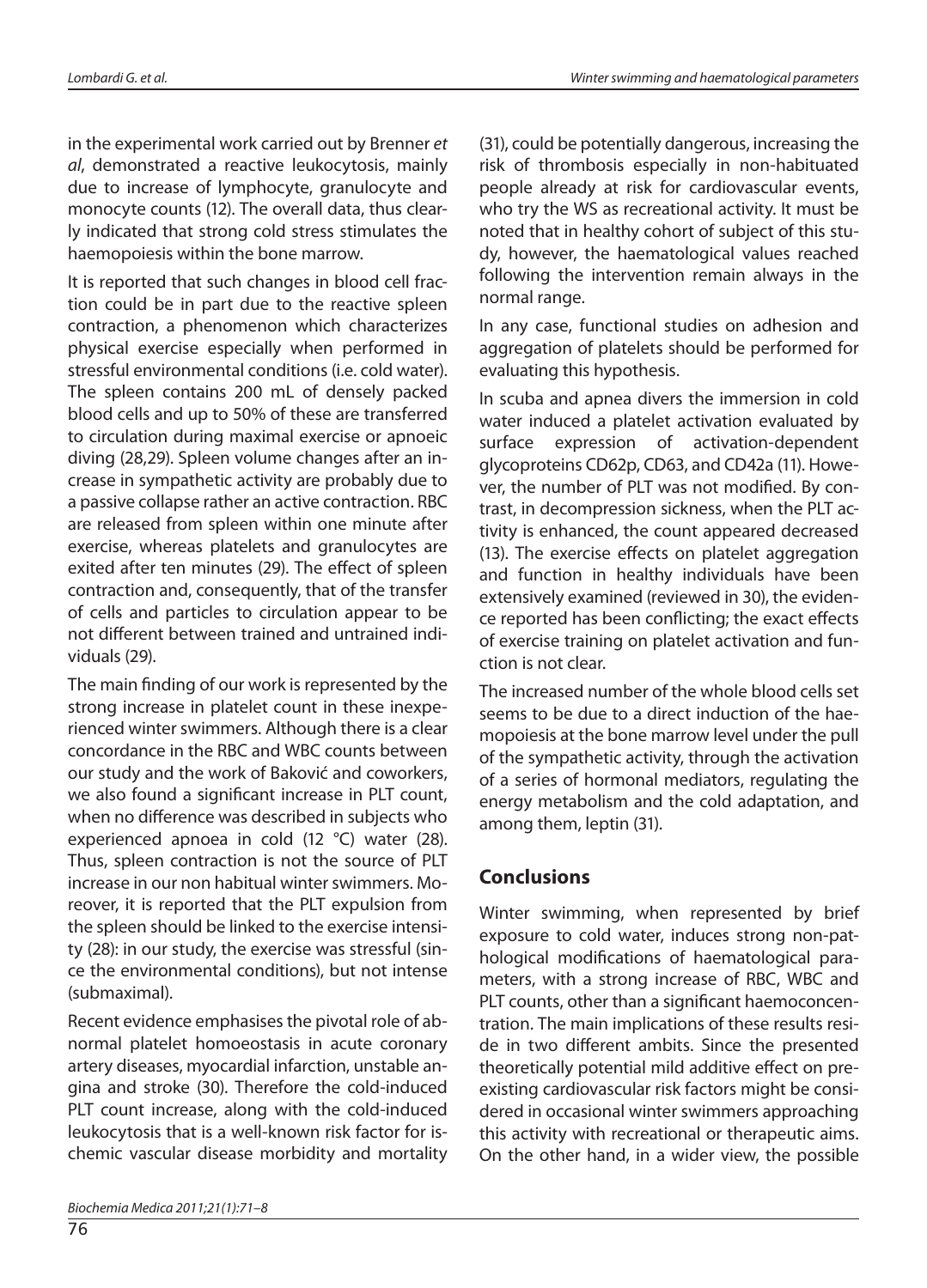variations in the haematological parameters following cold water-based treatments, aimed to a quicker functional recovery in professional athletes, during the competitive season, might need more consideration within the antidoping evaluation.

#### **Re fe ren ces**

- 1. Dugué B, Smolander J, Westerlund T, Oksa J, Nieminen R, Moilanen E, Mikkelson M. Acute and long-term effects of winter swimming and whole-body cryotherapy on plasma antioxidative capacity in healthy women. Scand J Clin Lab In ve st 2005;65:395-402.
- 2. Kauppinen K, Urponen H. The winter swimmer's self-portrait. Icewater immersion as a form of self care. Arct Med Res 1988;47:4-12.
- 3. Bugaj R. The cooling, analgesic, and rewarming effects of ice massage on localized skin. Phys Ther 1975;55:11-9.
- 4. Harris E, McCroskery P. The influence of temperature and fibril stability on degradation of cartilage by rheumatoid synovial collagenases. N Eng J Med 1974;290:1-6.
- 5. Kalenova LF, Fisher TA, Suhovey JG, Basedin IM. Effects of short-term hypothermal and contrast exposure on immunophysiological parameters of laboratory animals. Bull Exp Biol Med 2009;147:617-20.
- 6. Banfi G, Krajewska M, Melegati G, Patacchini M. Effects of the whole body cryotherapy on haematological values in athletes. Brit J Sports Med 2008;42:558.
- 7. Banfi G, Melegati G, Barassi A, Dogliotti G, Melzi d'Eril G, Duqué B, Corsi MM. Effects of whole-body cryotherapy on serum mediators of inflammation and serum muscle enzymes in athletes. J Thermal Biol 2009;34:55-9.
- 8. Smolander J, Westerlund T, Uusitalo A, Duquè B, Oksa J, Mikkelsson M. Lung function after acute and repeated exposures to extremely cold air (-110 degrees C) during whole-body cryotherapy. Clin Physiol Funct Imaging 2006;26:232-4.
- 9. Duqué B, Leppänen E. Adaptation related to cytokines in man: effects of regular swimming in ice-cold water. Clin Physiol 2000;20:114-21.
- 10. Leppäluoto J, Westerlund T, Huttunen P, Oksa J, Smolander J, Dugué B, Mikkelson M. Effects of long-term whole-body cold exposures on plasma concentrations of ACTH, betaendorphin, cortisol, catecholamines and cytokines in healthy females. Scand J Clin Lab Invest 2008;68:145-53.
- 11. Bosco G, Yang ZJ, Savini F, Nubile G, Data PG, Wang JP, Camporesi EM. Environmental stress on diving-induced platlet activation. Undersea Hyperbaric Med 2001;28:207-11.
- 12. Brenner IKM, Castellani JW, Gabaree C, Young AJ, Zamecnik J, Shephard RJ, Shek PN. Immune changes in humans during cold exposure: effects of prior heating and exercise. J App Physiol 1999;87:699-710.

#### **Ac knowled gmen ts**

The authors would like to thanks the "Club Canottieri Olona" for the availability and the logistic support.

- 13. Pontier JM, Blatteau JE, Vallée N. Blood platelet count and severity of decompression sickness in rats after a provocative dive. Aviat Space Environ Med 2008;79:761-4.
- 14. Vogelaere P, Brasseur M, Quirion A, Leclercq R, Laurencelle L, Bekaert S. Hematological variations at rest and during maximal and submaximal exercise in a cold ( $0^{\circ}$ C) environment. Int J Biometeorol. 1990:34:1-14.
- 15. Harriss DJ, Atkinson G. Ethical standards in sport and exercise science research. Int J Sports Med 2009;30:701-2.
- 16. Banfi G, Dolci A. Preanalytical phase of sport biochemistry and haematology. J Sports Med Phys Fitness 2003;43:223-31.
- 17. Dill DB, Costill DL. Calculation of percentage changes in volumes of blood, plasma, and red cells in dehydration. J App Physiol 1974;37:247-8.
- 18. Harrison MH. Effects of thermal stress and exercise on blood volume in humans. Phys Rev 1985;65:149-209.
- 19. Wilcoxon F. Individual comparisons by ranking methods. Biometrics 1945;1:80-3.
- 20. Huttunen P, Lando NG, Meshtsheryakov VA, Lyutov VA. Effects of long-distance swimming in cold water on temperature, blood pressure and stress hormones in winter swimmers. J Therm Biol 2000;25:171-4.
- 21. Huttunen P, Rintamäki H, Hirvinen J. Effect of regular winter swimming on the activity of the sympathoadrenal system before and after a single cold water immersion. Int J Circumpolar Health 2001;60:400-6.
- 22. Janský L, Šrámek P, Šavlíková J, Ulincý B, Janáková H, Horký K. Change in sympathetic activity, cardiovascular functions and plasma hormone concentrations due to cold water immersion in men. Eur J App Physiol Occup Physiol 1996;74:148-52.
- 23. Leppäluoto J, Pääkkönen T, Korhonen I, Hassi J. Pituitary and autonomic responses to cold exposure in man. Acta Physiol Scand 2005;184:255-64.
- 24. Šrámek P, Šimečková M, Janský L, Šavlíková J, Vybíral S. Human physiological responses to immersion into water of different temperatures. Eur J Appl Physiol 2000;81:436-42.
- 25. Pendergast DR, Lundgren CEG. The underwater environment: cardiopulmonary, thermal, and energetic demands. J Appl Physiol 2009;106:276-83.
- 26. Smolander J, Leppäluoto J, Westerlun T, Oksa J, Duquè B, Mikkelsson M, Ruokonen A. Effects of repeated whole body cold exposure on serum concentrations of growth hormone, thyrotropin, prolactin and thyroid hormones in healthy women. Cryobiology 2009;58:275-8.